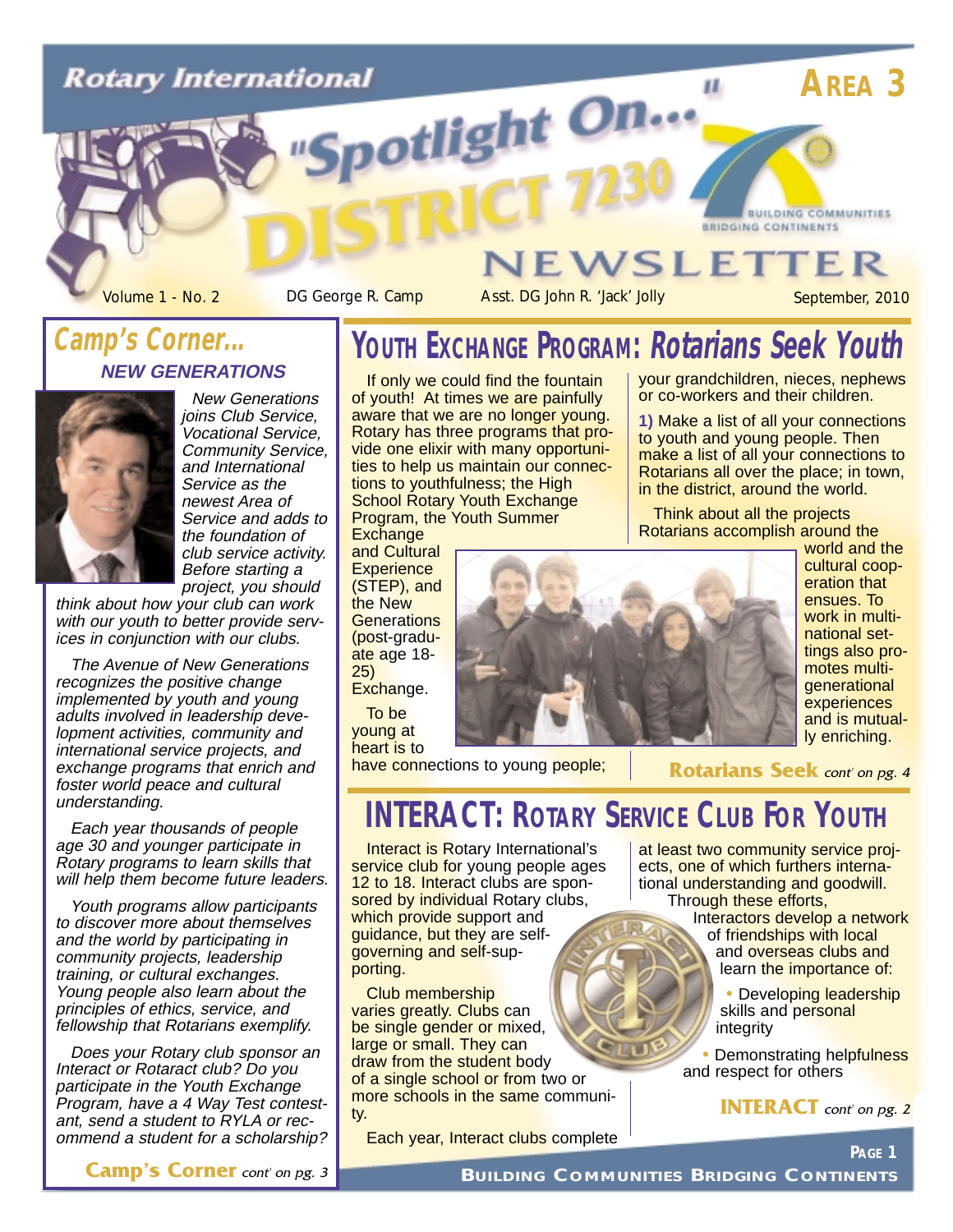### **THE IMPORTANCE OF CONTINUALLY CREATING NEW GENERATIONS**



In families and businesses alike, knowledge, traditions, and experiences are typically passed down from one generation to the next. It is an important aspect of transition and progress. These principles also apply to Rotary.

Rotaract's unique position to find future leaders provides a crucial source

to create new generations of Rotarians. Clubs that have both younger and older members tend to be more successful than clubs that have "generational gaps." Therefore, Rotaract and local Rotary clubs have to make a continued effort to encourage university graduates to join clubs and take on leadership positions.

A club with experienced members that can provide guidance, while at the same time giving new members certain responsibilities, is most appealing to young professionals. As a result, they can learn, feel fully integrated, and actively shape a club by participating. You will find that new generations bring fresh perspectives and unique ideas. Challenging standards and constantly reinventing itself is one of Rotary's core strengths. At the same time, the continuity of change needs to be ensured to create lasting substance. Each new generation of Rotarians already needs to

have the next generation in mind.

Rotary International as an entity will outlive all of us, making the cause to do good things in the world the overarching goal. If we don't encourage new generations to come in and continue the work in their own individual way, we will not live up to Rotary's mission. Let's make sure to engage everyone that wants to do good in the Rotary spirit.

By Thomas Rudy, District Rotaract Chair

GEORGE R. CAMP

Hmmm

ROTARY DISTRICT 7230 NEWSLETTER AREA 3 – SEPTEMBER 2010 **DISTRICT GOVERNOR DISTRICT SECRETARY**<br>**GEORGE R. CAMP DISTRICT SCIARK** 

"Spotlight On...



# **ASSISTANT DG JACK JOLLY: Reporting**



I am the ADG for Area 3 which comprises Quad Village, The Tarrytowns, Elmsford, Hartsdale and Scarsdale. Since I started on July 1st, I have visited 2 clubs other than my own (The Tarrytowns).

I have found that club members are dedicated, concerned and responsible. They are committed to our mission of fund-raising and giving back. I knew this about my club, having been a member for ten years,

but I have found it in the other clubs as well. This fact is true regardless of the number of members in a club.

Attracting new members in today's world with its corporate pressures is a problem. However if we get the message out about what great work we do worldwide as well as in our communities, we will attract new members. The fellowship alone is worth becoming a Rotarian. Do your part, bring a potential new member to a meeting.

#### **INTERACT** cont' from pg. 1

• Understanding the value of individual responsibility and hard work

• Advancing international understanding and goodwill

As one of the most significant and fastest-growing programs of Rotary service, with more than 10,700 clubs in 109 countries and geographical areas, Interact has become a worldwide phenomenon. Almost 200,000 young people are involved in Interact.

For more information about Interact in your area, contact your local Rotary Club, or ask RI staff.

Read the Interact Handbook and the Interact Brochure

**ROTARACT: Starting .** 

To start an official Rotaract club, contact your local Rotary club, and discuss your ideas with the club's president or its service projects or youth committees. Because Rotaract clubs rely on the continued sponsorship and support of Rotary clubs, it's important for everyone to have a firm understanding of the commitment involved. Review Rotaract publications with the sponsor Rotary club.

You also may consider contacting other Rotaract clubs and their sponsor Rotary clubs to learn what makes them successful. Rotarians

should consider inviting Rotaractors to attend or make a presentation during a Rotary club meeting.



**Starting A Club** cont' on pg. 4

PUBLISHER - ROTARIAN HEDY M. MARIN-MANZKE rotary7230hedy@earthlink.net

NEWSLETTER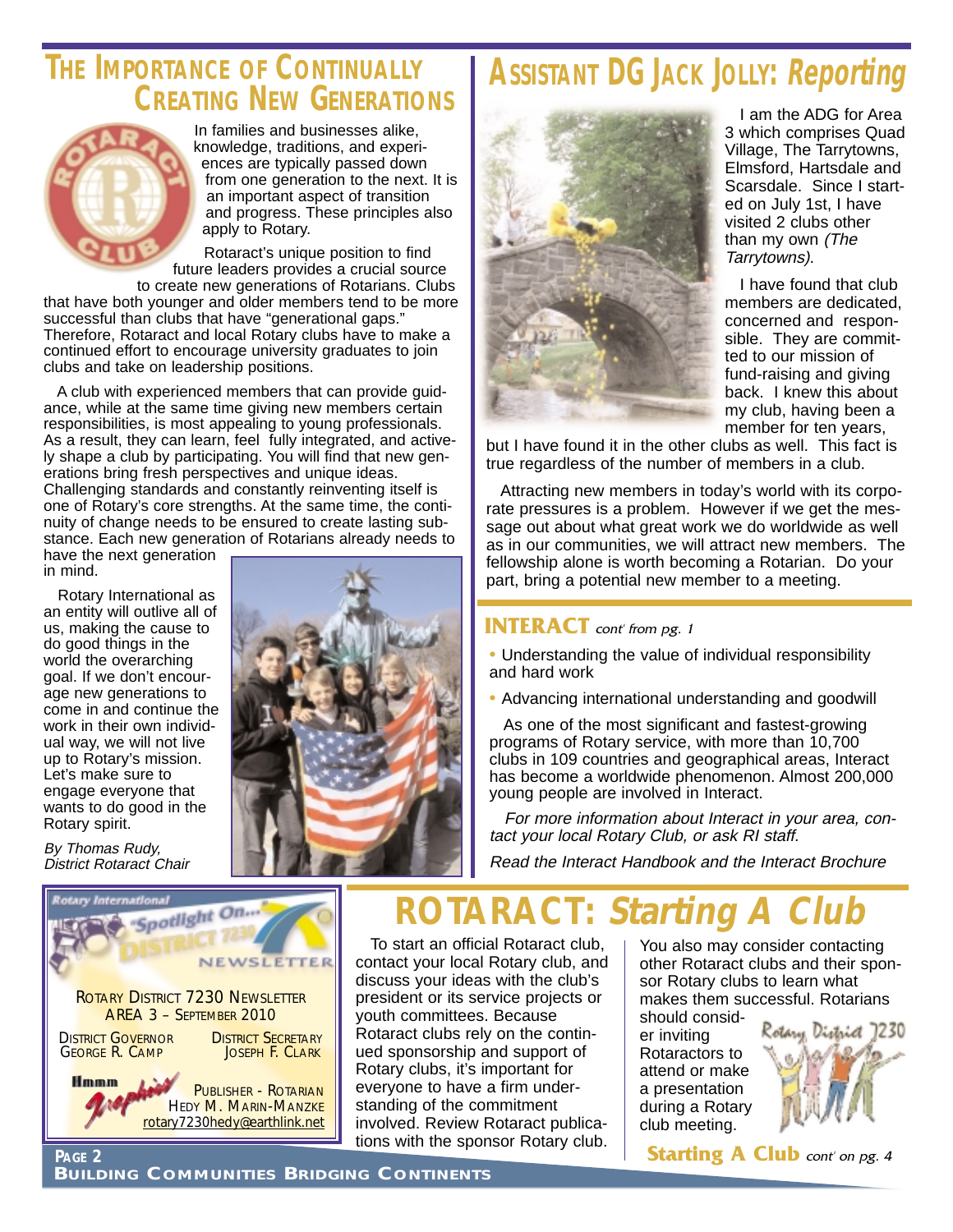# **Scarsdale Rotary Helps With Cancer Patients & Their Families**

On Wednesday, July 28th, the Scarsdale Rotary at the invitation of the local firefighters co-hosted "A Day in the Country" for children being treated for cancer and their families visiting Scarsdale. The 14 families traveled by transportation provided by the firefighters from Manhattan's Upper East Side Ronald McDonald House.



The firefighters,

together with their union, organized a

spectacular carnival to include rides, and a myriad of games, there were gifts for all — winners or not. It appeared that the most popular game was "break the plate" which allowed the individual to throw a soft ball at a wall of plates….now who wouldn't have fun doing that? Thanks to Tom Cain,

Scarsdale's Fire Chief and newly installed President of Scarsdale Rotary, the day began at the Crossways Firehouse, where food was freshly prepared and the grounds were set up as a carnival for all the guests to enjoy as they were surrounded by bubbles provided by a well hidden bubble machine. After games, rides, a barbeque and ice cream sundaes everyone went to the Scarsdale pool for a few hours returning to the firehouse at the end of the day to receive gift baskets provided by The Scarsdale Rotary and tee shirts from the firemen.

To see the joy in the eyes of the children and watch their parents, at least for this day, appear to not be thinking about the horrible challenges they face was a gift for everyone who volunteered their time. All of our Rotarians were proud and thankful that the fire-

fighters chose Scarsdale as the venue for their event giving us an opportunity to share our bounty with those that are in a battle for their lives.

Two of the children told Tom that this was the "best day ever," and a father who has been at the Ronald McDonald House for 18 months said that coming to Scarsdale for this event was a better day than going to a Six Flags or other commercial theme park. He was happy to be where the children could roam around without fear that they would be at risk amongst large crowds.

We eagerly agreed to have the Scarsdale Rotary work with the local firefighters and their union next year and plans are on for staging a larger annual event.

> By Kathleen Piaggesi, Scarsdale Rotarian

# **SECOND ANNUAL INTERACT VIDEO CONTEST**



Rotary International is on Facebook, so Grab a camera and create a short video about this year's theme, "How do you Interact?", for a chance to have your

entry featured at www.rotary.org and to receive a certificate signed by RI President Ray Klinginsmith.

Enter Rotary International's 2010 Interact Video Contest. The contest gives participants the opportunity to tell the world about the impact Interact has made on their lives, while bringing Interactors and Rotarians closer together.

"They are still celebrating," says Virginia Barr, liaison to the Interact Club of Communities-in-Schools at the South Carolina Department of Juvenile Justice, USA, which was the 2009 Interact video

#### **Camp's Corner** cont from pg. 1

These young people are our future. The youth of today will be the leaders of tomorrow. We need to help develop them and instill "Service Above Self."

Let's get your clubs involved now!

Yours in Rotary Service, George R Camp

contest grand-prize winner.

"Giving Back Through Interact" was directed and produced by Interactors enrolled in the Communities in Schools curriculum at the juvenile corrections facility in Columbia, with help from adviser Andy Broughton, an employee of the Juvenile Justice Department.

"It really became an avenue for them to share what the Interact club has meant to them," says Barr, a member of the sponsor Rotary Club of Lake Murray-Irmo. "It changed their perspective on where they fit in the community and reinforced to them that they are indeed a part of the community."

"We didn't think we could make a video, but we did," says Jalen, 17, a member of the Interact club. "I discovered it feels good to do things for others and not get anything back."

#### **How to Enter**

To enter the 2010 video contest, create an account on YouTube and upload your video. Then submit the contest entry form by e-mail, fax, or post by 11:59 p.m. Central Standard Time on 1 December.

All Interact club and sponsor Rotary club members are eligible to enter. Interactors must be 12 years of age or older to enter. (Entrants under 18 years of age will need to indicate parental consent on the entry form.)

The grand-prize winner's video will be featured on the RI website. First-prize winners will have their videos featured on the Interact video contest channel on YouTube. All winners will receive a personalized certificate signed by RI President Ray Klinginsmith.

To ensure that your video is not disqualified, check out the short list of do's and don'ts below, and read the complete contest rules.

#### **Do**

Be creative and have fun. Incorporate the theme "How do you Interact?"

Keep your video between 30 seconds and three minutes.

Submit your video in English or with English subtitles.

Use royalty-free music

#### **Don't**

Include copyrighted music, images, footage, artwork, or videos.

Include any trademarks, logos, or brand names other than the official Interact logo or name.

Submit a video that has been previously published, submitted, distributed, or aired.

Submit a video that you did not create.

**PAGE 3**

Enter multiple submissions.